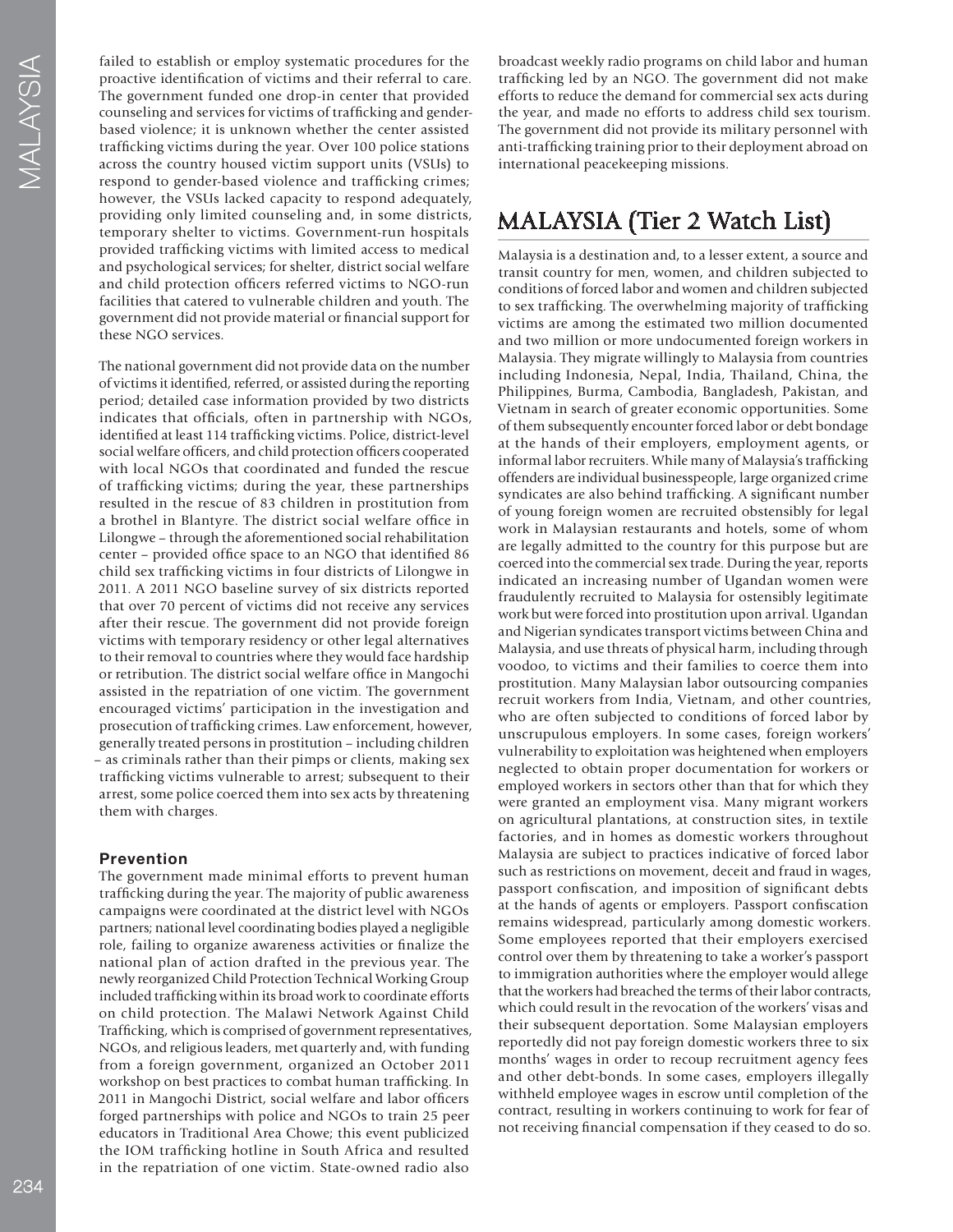Forced labor, including debt bondage, occurred among domestic workers. It was also reported to occur on plantations in the east Malaysian states of Sabah and Sarawak and in plywood and pulp factories. There are an estimated 250,000 foreign domestic workers in Malaysia with legal authorization for employment in that sector. NGOs estimate that an additional 100,000 migrant domestic workers are not formally registered; many domestic workers, both documented and undocumented, may be traffcking victims. An estimated 90 percent of all domestic workers are from Indonesia. The Indonesian government had previously banned the arrival of additional Indonesian domestic workers to Malaysia; although this prohibition expired during the reporting period, unresolved negotiations over a revised memorandum of understanding (MOU) between the two governments delayed the arrival of additional Indonesian domestic workers. A small number of Malaysian citizens reportedly were traffcked internally and abroad to Singapore, China, and Japan for commercial sexual exploitation.

The Government of Malaysia does not fully comply with the minimum standards for the elimination of traffcking. The government has not shown evidence of overall increasing efforts to address human traffcking compared to the previous year; therefore, Malaysia is placed on Tier 2 Watch List for a third consecutive year. Malaysia was granted a waiver from an otherwise required downgrade to Tier 3 because its government has a written plan that, if implemented, would constitute making signifcant efforts to meet the minimum standards for the elimination of traffcking and is devoting sufficient resources to implement that plan. During the year, the government continued to confne foreign victims to substandard facilities and failed to provide them with suffcient legal, translation, or psychological resources; governmentcertifed victims cannot opt to reside outside these facilities. Malaysia's anti-traffcking law does not include adequate provisions for the protection of victims, and the government did not take steps to amend its laws to allow certifed victims to reside outside government facilities. The government took steps to ameliorate the poor conditions faced by offcially certifed traffcking victims – such as granting three-year work permits to one group of 32 male victims of forced labor – but it did not take the more meaningful steps of structurally reforming the unnecessarily complex victim identifcation and protection regime that likely causes further harm to victims. Front-line offcials continued to lack the ability to recognize indicators of human traffcking, limiting their efforts to assist victims and to investigate, prosecute, and convict traffcking offenders.



**Recommendations for Malaysia:** Increase law enforcement actions under the anti-traffcking law, particularly labor traffcking cases; apply stringent criminal penalties to those involved in fraudulent labor recruitment or forced labor; increase efforts to investigate – and prosecute and punish, as appropriate – reports of public offcials who may proft from traffcking or who may exploit victims; develop and implement procedures to identify labor trafficking victims, using internationally recognized indicators of forced labor among vulnerable groups such as migrant workers and refer them to available protection services; increase training for officials on the effective handling of sex and labor traffcking cases, with a particular emphasis on victim protection and the identifcation of labor traffcking victims; improve victim identification efforts to ensure that victims of trafficking are not threatened or punished for crimes committed as a result of being traffcked; with the assistance of NGOs, improve victim protection in government facilities by providing victims regular access to legal services and effective counseling in their native languages; in collaboration with NGOs, develop and implement mechanisms to allow adult foreign traffcking victims to travel, work, and reside outside government facilities, including while under protection order; provide all victims legal alternatives to removal to countries in which they would face retribution or hardship; make greater efforts to educate migrant workers of their rights, legal recourses available, and remedies against traffckers or employers who fail to meet their legal obligations; negotiate MOUs with source countries to incorporate victim protection and prohibit employers from confscating passports and travel documents and ensure that such MOUs are enforced; make efforts to reduce the demand for both sex and labor traffcking; and increase efforts to raise awareness about the dangers of both labor and sex traffcking.

#### **Prosecution**

The Government of Malaysia made insuffcient overall progress in addressing human traffcking through law enforcement means during the reporting period. While it continued to prosecute and convict sex traffcking offenders, it did not demonstrate progress in its efforts to punish those who exploit others for forced labor. Malaysian law prohibits all forms of human traffcking through its 2010 Anti-Traffcking in Persons Act (amended), which prescribes penalties that are commensurate with those prescribed for other serious offenses, such as rape. In November 2010, the government enacted amendments to the law that broadened the defnition of traffcking to include all actions involved in acquiring or maintaining the labor or services of a person through coercion.

During 2011, the government convicted 17 sex trafficking offenders but did not convict any perpetrators of forced labor; this compares with 14 convictions for both sex and labor traffcking offenders obtained in 2010. Sentences for convicted offenders ranged from two to 30 years' imprisonment. Police and immigration officials investigated 97 suspected trafficking cases during the year, 45 of which were labor traffcking cases; they initiated 16 prosecutions, 13 of which involved sex traffcking and three of which involved forced labor. A total of 231 prosecutions, initiated in previous years, remained ongoing at the close of the reporting period. The share of initiated prosecutions that resulted in acquittals continued to remain high, in part the result of a lack of incentives for victims to participate in investigations and prosecutions.

In November 2011, the Labor Department fled charges in a suspected labor traffcking case, the frst such action it has taken since being granted authority to fle charges in traffcking cases in 2010. Three suspected traffcking offenders, proprietors of a media company, were accused of subjecting fve Indian nationals to forced labor distributing and selling newspapers. Initially, the victims – whose documents had been confscated by their employer – were arrested on immigration violations and the employers were not charged. Following pressure from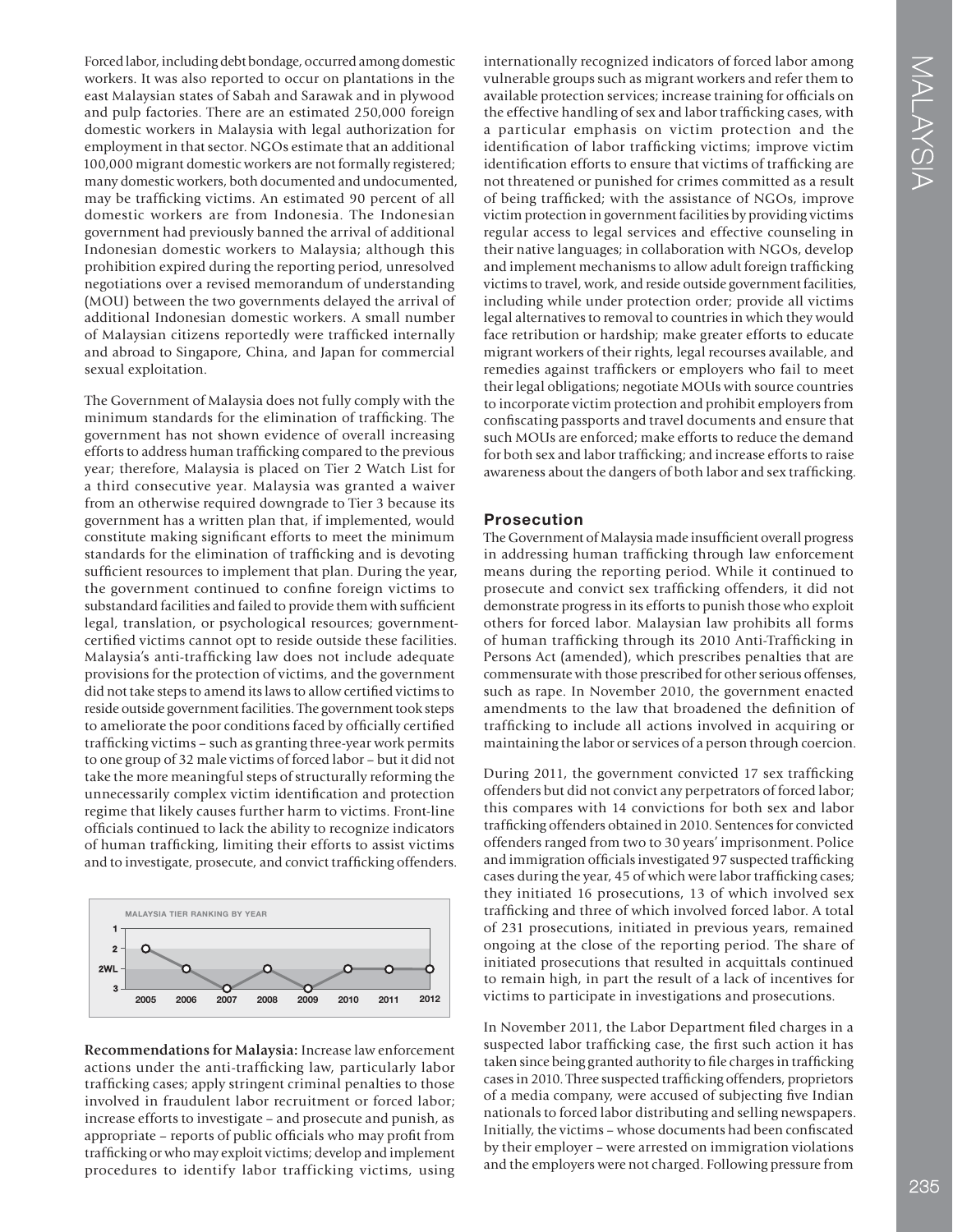civil society, the Labor Department subsequently made the decision to investigate the case; the prosecution of the three traffckers remained ongoing at the close of the reporting period.

Poor government treatment of identified trafficking victims and the lack of victim protection or incentives for victim assistance in investigations and prosecutions remained a signifcant impediment to successful prosecutions. As in previous years, NGOs reported referring cases of alleged labor and sex traffcking to the government but believed that in many instances authorities did not investigate these allegations. NGOs reported that the police and Labor Department officials often failed to investigate complaints of confscation of passports and travel documents or withholding of wages – especially involving domestic workers – as possible traffcking offenses, and that front-line offcers' failure to recognize indicators of traffcking regularly led them to treat these cases as immigration violations. Labor Department officials often classifed traffcking cases as routine labor disputes; labor inspectors were not experienced in anti-traffcking procedures. The government did not report any criminal prosecutions of labor recruiters who used deceptive practices and debt bondage to compel migrant workers into involuntary servitude.

The previously reported prosecution of one immigration offcial, who was arrested in July 2009 for alleged involvement in traffcking Burmese citizens to Thailand, ended in an acquittal during the reporting period; the government fled an appeal, but no additional developments have been reported. Reports also indicated that collusion between individual police offcers and traffcking offenders sometimes led to offenders escaping arrest and punishment. The Malaysian government took no discernible steps to investigate such reports or to prosecute or punish direct involvement in or facilitation of traffcking crimes by Malaysian offcials.

### **Protection**

The government made modest but insuffcient progress in protecting victims of traffcking during the reporting period, and overall victim protection efforts remained inadequate and negatively affected victims. Victims identifed by Malaysian authorities are adjudicated under an offcial protection order that triggers their forcible detention in government facilities, where they must remain for the period stipulated by the court. Most victims reportedly stay in these facilities for three to six months, and some are detained for more than a year. The government reports that victims are no longer locked in their rooms, yet they continue to be locked inside facilities, and are only permitted to leave for hospital visits or court appearances under the custody of the police; male victims are largely confned to their rooms and have limited freedom of movement inside facilities. Victims were provided limited, if any, access to legal or psychological assistance by the government or NGOs. The majority of funding for government shelter facilities supports arming the facilities with high levels of security, which may serve to prevent victims from escaping rather than to protect them from harm; in fact, shelters that prohibit victims from leaving are regarded by experts as posing a serious risk for re-traumatizing victims. The government provided limited counseling to victims; it reported beginning to grant some victims individual counseling sessions during the year, and enlisting the assistance of fve university students to support the work of the two counselors it employed, although it did not always have adequate facilities to offer victims

privacy during these sessions. During the reporting period, the government began working with non-governmental entities to increase the availability of counseling and discuss guidelines for improved shelter management. The facilities did not employ medical offcers or trained psychologists, and employees, assigned on a temporary basis, did not receive adequate, if any, training for working with traffcking victims or managing the facilities; a lack of translation services meant that some victims were unable to communicate with staff.

During the reporting period, the government discontinued its policy of treating certifed victims as illegal aliens and transferring them to detention facilities for deportation after they provided evidence to prosecutors. Victims typically were uninformed about the legal processes to which they were subjected, and the government did not make adequate efforts to inform the victims of why or for how long they were being detained. This situation increased hardship for victims, who often exhibited severe anxiety at not knowing when they would be allowed to leave. As noted during previous reporting periods, the government's policy of detaining traffcking victims against their will continued to provide a disincentive for victims and their advocates to bring cases to the government's attention or to cooperate with authorities.

The Ministry of Women, Family, and Community Development continued to operate three facilities for women and child victims of traffcking. These facilities detained suspected and confrmed foreign traffcking victims for an average of three to six months (but in some cases much longer) until they were deported to their home countries, per Malaysian law. The women's facility in Kuala Lumpur moved to a larger location during the reporting period, although there were reports that it occasionally housed numbers of victims beyond its capacity. The Ministry of Home Affairs ran a similar facility for male victims of traffcking, which also detained suspected and confrmed traffcking victims. The government reported plans for the Women's Ministry to assume responsibility for this shelter, but this did not occur during the year. Despite the availability of specialized NGO resources to serve traffcking victims, including through providing shelters that may provide a more comfortable environment to victims, the government confnes victims in its own facilities where it lacks the physical and human resource capacity to accommodate them. The basis for the government's expressed security concerns with NGO shelters was unclear, as no known security incidents have been reported at NGO shelters and their locations were kept confdential.

During the reporting year, 125 foreign women, 75 foreign men, and 22 foreign children were certifed as traffcking victims and detained in government facilities. The total number of victims certifed, 222, is a signifcant decrease from the 383 victims identifed during the previous year. The government identifed an unknown number of Malaysian victims who were exploited within the country during the year. Some foreign embassies sheltered victims directly, rather than transferring them to Malaysian facilities, to expedite their repatriation and protect them from detention during lengthy criminal proceedings. In a positive step, the home minister announced in January 2012 that the government would grant some victims the right to temporarily work in Malaysia following the expiration of their protection order. In March 2012, the government granted three-year work and residency permits to 32 labor traffcking victims deemed to be in danger if returned to their home country. These victims had already endured a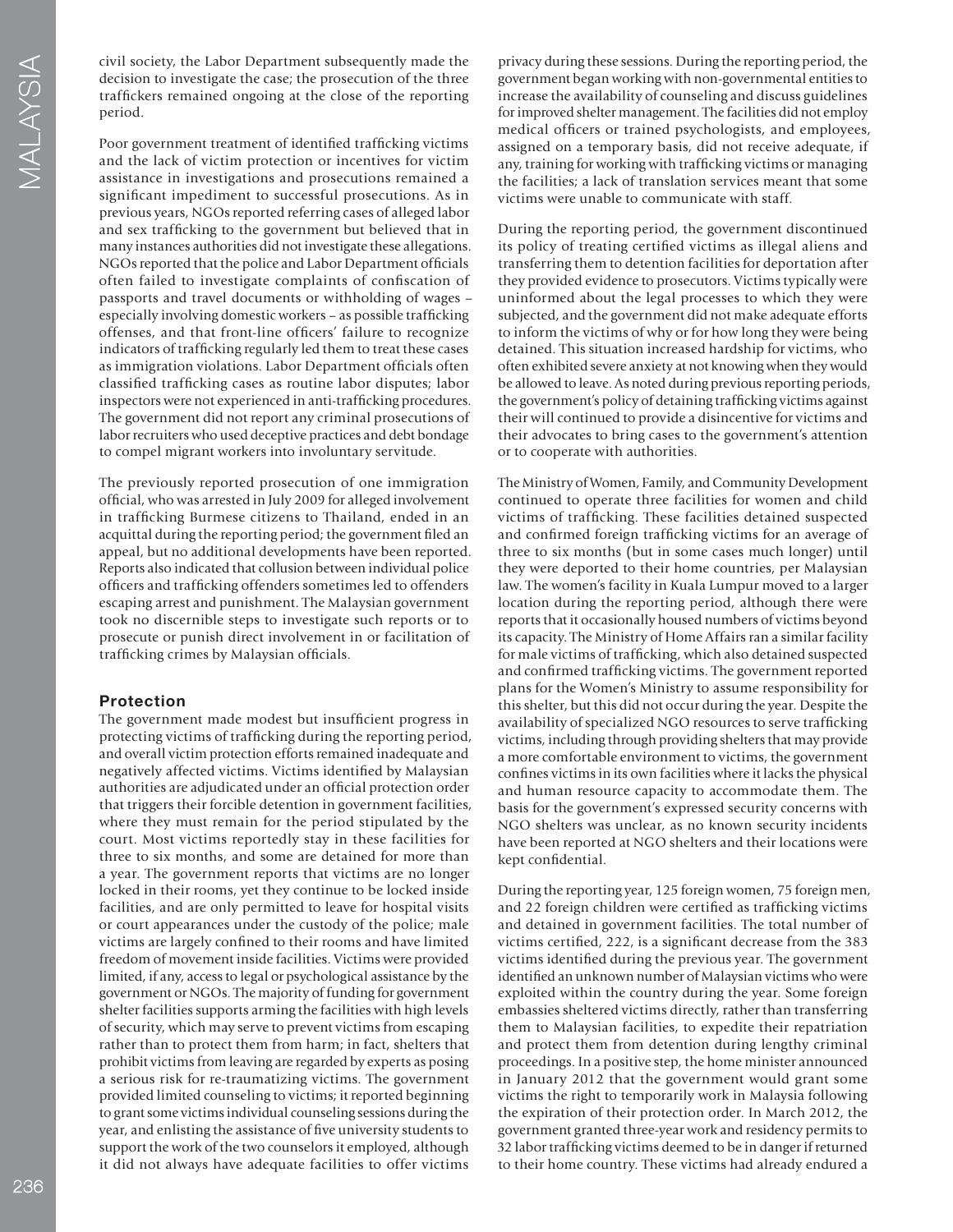stay of more than one and a half years in a government facility. The Home Ministry reported plans to extend the provision of work permits to other victims – meeting certain criteria – following the expiration of their protection order, but it did not provide further details about how this program would be implemented or how many victims would be eligible. It reported that only victims who had entered Malaysia legally, and whose safety was not guaranteed if they returned to their country of origin, would be eligible. NGOs expressed concerns that challenges in interagency coordination may make it diffcult to extend temporary work permits to all eligible victims. While the government reports it encouraged victims to assist in the prosecution of their traffckers, some victims sought immediate repatriation by their countries' embassies in Malaysia or by NGOs, rather than staying in Malaysia to testify, due to systemic disincentives such as long detentions in facilities during lengthy court proceedings. Certifed victims were not permitted to leave the country while they waited for trials to commence. The government did not provide any incentives such as work permits to victims during the duration of their traffckers' trials. Victims could theoretically fle civil suits against traffckers, but as foreign victims were provided neither any form of legal assistance nor basic translation services, none accessed this option during the year. Law enforcement offcers did not receive suffcient training to work with victims, and poor investigation procedures did not take into account the best interests of victims. Victims were asked to recount their traffcking experience on numerous occasions to different offcials, and during trial proceedings authorities did not make adequate efforts to separate victims from their traffckers or recruitment agents, a practice that may have resulted in threats or pressure exerted on victims and their families if they cooperated with police and prosecutors. Several NGOs reported that they generally no longer referred victims to the police, as they believed that doing so was detrimental to the welfare of the victims. Some NGOs not affliated with the government's anti-traffcking council were barred from further assisting victims after they were placed into a government facility. The government did not provide fnancial assistance to NGOs providing services to victims. The anti-traffcking law provided immunity to traffcking victims for immigration offenses such as illegal entry, unlawful presence, and possession of false travel documents, but some unidentifed victims continued to be detained, deported, or charged with immigration offenses.

The government reported that individual law enforcement agencies followed standardized procedures for identifying, interviewing, and referring trafficking victims, but there was no evidence of the existence of formal procedures for the proactive identifcation of victims among vulnerable groups with whom authorities came in contact. The Labor Department, which recently assumed its mandate to investigate labor traffcking cases, required evidence of non-payment of wages to investigate a suspected traffcking case; it did not develop or implement procedures to identify internationally recognized indicators of forced labor, such as the confscation of travel documents or the imposition of signifcant debts by employers or labor brokers. Some unidentifed victims, particularly those whose documents had been confscated by employers, were processed as illegal migrants and held in prisons or immigration detention centers prior to deportation.

### **Prevention**

The Malaysian government continued efforts to prevent human traffcking during the reporting period. The National Council for Anti-Traffcking in Persons (MAPO), and its traffcking in persons Secretariat within the Home Ministry continued to coordinate the government's anti-trafficking response; although certain NGOs were included in the MAPO council, some non-affliated NGOs expressed frustration at not being included in the government's policy discussions in their areas of expertise. In a positive step, the attorney general's office and the Women's Ministry began to invite certain NGOs not affliated with MAPO to attend meetings to discuss issues of forced labor and victim protection; the government's denial of regular access to a number of NGOs to its victim facilities, however, continues to obstruct effective government-civil society collaboration to combat traffcking. A state-level anti-traffcking council in Selangor, conducted independent anti-traffcking efforts in that state, although it has not been formally recognized by MAPO. The government continued an anti-traffcking public awareness campaign in print media, on the radio, and on television, and officials displayed an increased willingness to speak about the dangers of labor traffcking in addition to sex traffcking. For example, in November 2011, an official from the Human Resources Ministry spoke on a prime time news program to publicize the new provisions of an agreement with Indonesia – including the potential for criminally prosecuting exploitative employers under the anti-traffcking law – and to encourage the public to report suspected abuses. This ministry reported conducting a series of training events reaching 514 domestic workers, 532 employers, and 93 private employment agents. The Home Ministry continued to maintain a watch list of 42 outsourcing companies that recruit foreign workers into Malaysia whose licenses have been suspended for engaging in suspicious activities, such as use of falsifed documents or listing false employers, but it did not pursue criminal prosecutions of any outsourcing companies during the year. The government reported imposing administrative sanctions against 136 employers in 2011, but it is unknown whether any of these fnes were applied for violations related to human traffcking.

Although the Home Ministry announced plans to investigate allegations that recruitment agencies charged migrant workers excessive, exploitative fees during the government's migrant worker registration program, it took no discernible action to initiate any investigations during the year. In May 2011, the governments of Indonesia and Malaysia signed amendments to a bilateral MOU on domestic workers; the updated agreement includes provisions prohibiting employers from taking possession of domestic workers' passports unless given consent to do so, mandating a weekly rest day for workers, requiring payment of salaries directly into bank accounts, limiting the amount an employer can deduct from a domestic worker's earnings for repayment of recruitment fees, and requiring that workers and employers attend a seminar explaining rights and responsibilities. The MOU provided insuffcient protections for workers who are compelled by their employers to "consent" to the withholding of the workers' passports. An existing agreement with the Philippines provides some protections for Philippine workers, and the Malaysian government continued negotiations with the Cambodian government over a proposed MOU to govern Cambodian domestic workers employed in Malaysian. Domestic workers are excluded from a number of protections in Malaysian labor law.